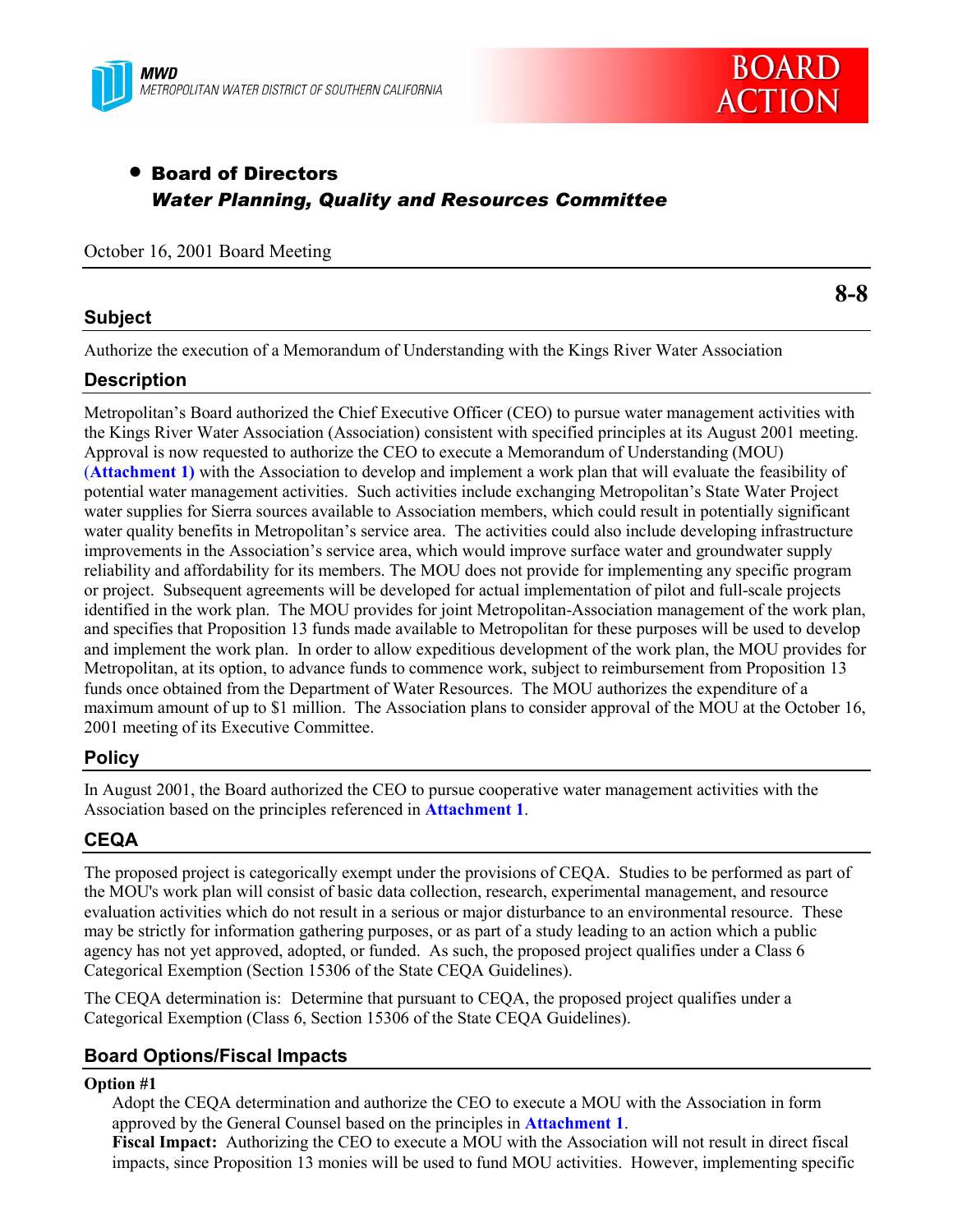#### **Option #2**

Do not authorize the CEO to execute a MOU with the Association in form approved by the General Counsel based on the principles in **Attachment 1. Fiscal Impact**:None.

provided to the Board as specific actions are recommended for approval.

#### **Staff Recommendation**

Option #1

rev 11). 9/21/2001 بمدربيه *Stephen N. Arakawa Date*

*Manager, Water Resource Management*

 $\boldsymbol{\mathcal{A}}$ 9/25/2001

*Ronald R. Gastelum Chief Executive Officer* *Date*

**Attachment 1 - Memorandum Of Understanding Regarding Feasibility Analysis Of Developing Joint Water Supply And Quality Management Projects**

BLA #1258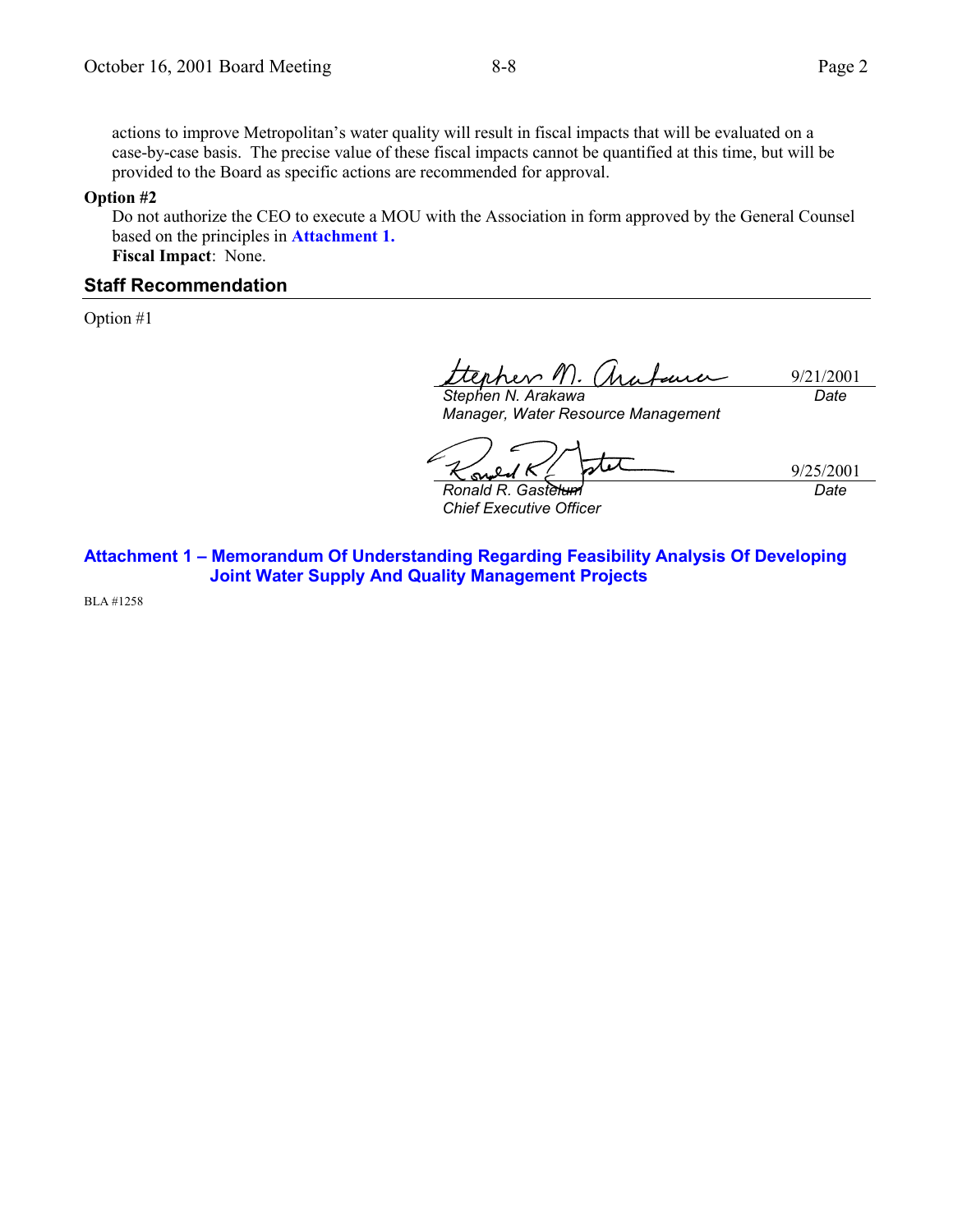# **MEMORANDUM OF UNDERSTANDING REGARDING FEASIBILITY ANALYSIS OF DEVELOPING JOINT WATER SUPPLY AND QUALITY MANAGEMENT PROJECTS**

This Memorandum of Understanding ("MOU") is entered into this 17th day of October 2001 by and between The Metropolitan Water District of Southern California, a public water district ("MWD"), and the Kings River Water Association ("ASSOCIATION"), an unincorporated association. MWD and the ASSOCIATION are referred to collectively herein as the "Parties."

### **RECITALS**

A. The Parties to this MOU are committed to meeting the water supply and water quality needs of their respective service areas.

B. MWD's primary interest in undertaking the MOU is to develop water management programs, including water quality exchanges, with the ASSOCIATION and/or its member units that could result in a net improvement to the quality of water supplies MWD receives via the California Aqueduct. The primary interest of the ASSOCIATION and/or its member units in undertaking the MOU is to develop infrastructure improvements and/or programs that will improve surface water and groundwater supply reliability and affordability for its member units, and will permit enhanced water management capabilities.

C. On June 19, 2001, the Executive Committee of the ASSOCIATION and on August 20, 2001, the Board of Directors of MWD authorized execution of the "Principles" Regarding Proposed Cooperative Water Management Activities Between the Kings River Water Association, On Behalf of its Member Units, and The Metropolitan Water District of Southern California" ("Principles").

D. The Principles are intended to establish a basis for developing cooperative water management activities among the Parties that will enhance and optimize their respective water supplies and water management capabilities. A copy of the Principles is attached to this MOU as Attachment A. The Parties intend that this MOU and all actions taken thereunder will be consistent with the Principles.

E. The Parties intend to enter into this MOU to develop and implement a Work Plan that will evaluate the feasibility of potential water management activities.

F. The Parties intend to pay for developing and carrying out the Work Plan solely from grants made available to MWD from the Interim Water Supply and Water Quality Infrastructure and Management Subaccount created by Proposition 13 (Division 26, Chapter 9, Article 4 of the Water Code (Commencing with Section 79205.2)) (Proposition 13 Grants). The Parties recognize, however, that it may be necessary to provide a funding source in advance of receipt of Proposition 13 Grants, subject to reimbursement from those funds.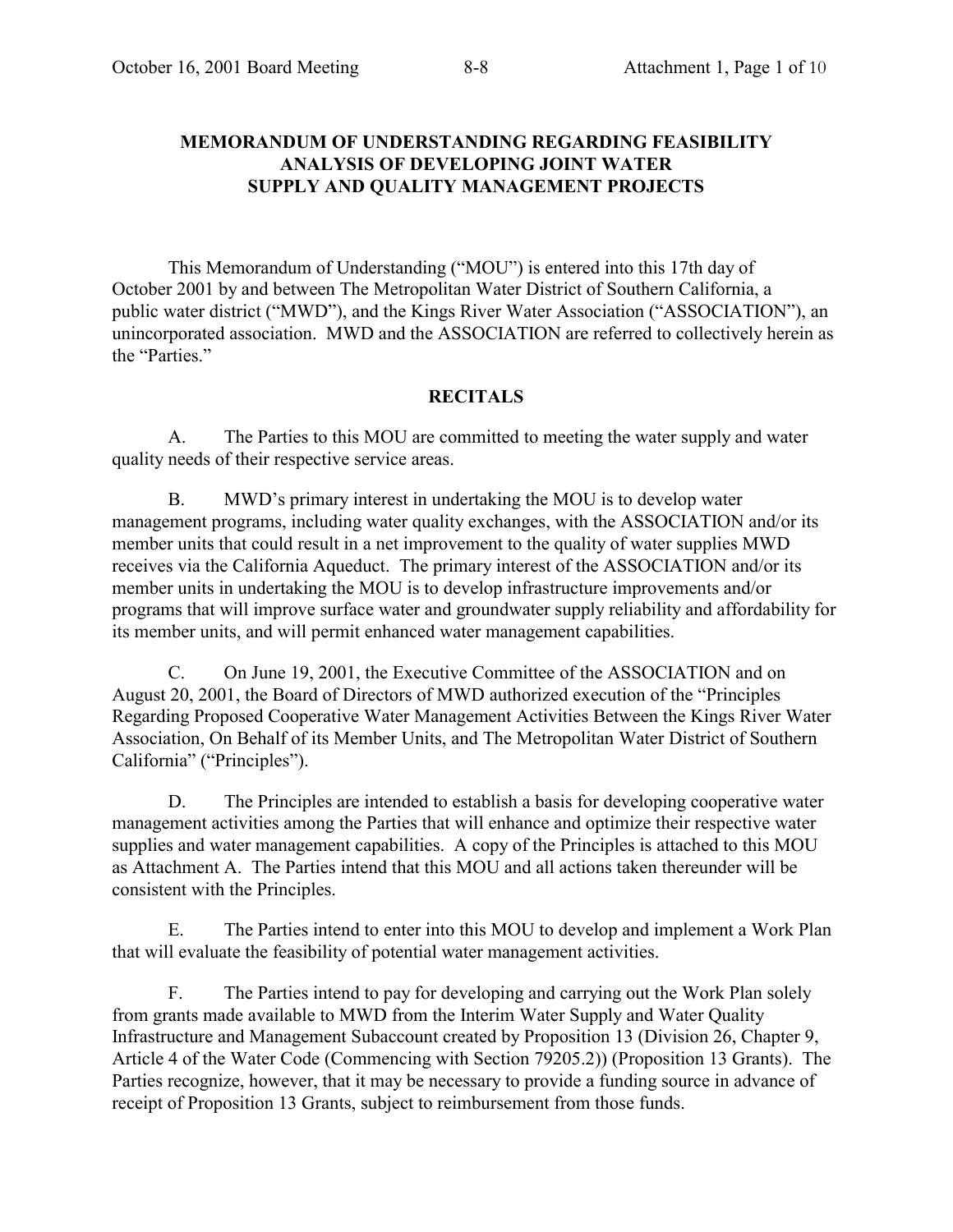G. The Parties recognize that some member units of the ASSOCIATION may choose not to participate in individual programs or projects identified in the Work Plan. Therefore, it is appropriate that the ASSOCIATION not incur any costs or liabilities to administer this MOU or to develop the Work Plan that would be borne by all of its member units. However, as MWD, the ASSOCIATION and individual ASSOCIATION member units agree to pursue programs or projects identified in the Work Plan, the allocation and sharing of costs and liabilities among those parties will be subject to future negotiation.

NOW, THEREFORE, the Parties to this MOU hereby agree as follows:

#### AGREEMENT

### Financial Provisions

1. The sole source of funding to develop and implement this MOU and the Work Plan shall be Proposition 13 Grants made available to MWD by the Department of Water Resources (DWR). Subject to paragraph 2, neither MWD nor the ASSOCIATION shall be required to contribute any other funds available to them for the purposes of this MOU. MWD shall take any and all reasonable actions required to obtain Proposition 13 Grants in a timely manner and the ASSOCIATION shall take all reasonable actions required, if any, to support MWD. The total amount to be expended under this MOU shall be limited by the amount of Proposition 13 Grants obtained by MWD for the purposes of developing and carrying out the Work Plan, but in no case shall be more than \$1,000,000.

2. Notwithstanding paragraph 1, MWD may, at its discretion, provide advance funding from its own funds to begin developing and implementing this MOU and the Work Plan, subject to complete reimbursement from Proposition 13 Grants. If MWD elects to advance its own funds pursuant to this paragraph 2, it shall be reimbursed from Proposition 13 Grants made available to MWD by DWR before any of those funds are expended for any other purpose, including developing and implementing this MOU and the Work Plan.

3. This MOU governs the expenditure of Proposition 13 Grants obtained by MWD (and advances, if any, from MWD) and delivered by MWD to the ASSOCIATION for the purpose of developing and implementing the Work Plan. All funds described in paragraphs 1 and 2 are hereinafter referred to as "Relevant Funds."

4. Relevant Funds in the amount required to develop and carry out the Work Plan, subject to the limit specified in paragraph 1, shall be deposited to, and accounted for in, a separate fund maintained by the ASSOCIATION solely for the purposes of developing and implementing the Work Plan and this MOU. Upon any termination of this MOU, any Relevant Funds remaining in the account shall be promptly returned to MWD after payment of all amounts due or committed in accordance with this MOU, including, without limitation, all expenses incurred for work under this MOU prior to such termination. Before any Relevant Funds are expended, they shall be included in a budget specifically providing for such funds and approved by MWD's Chief Executive Officer and KRWA's Watermaster.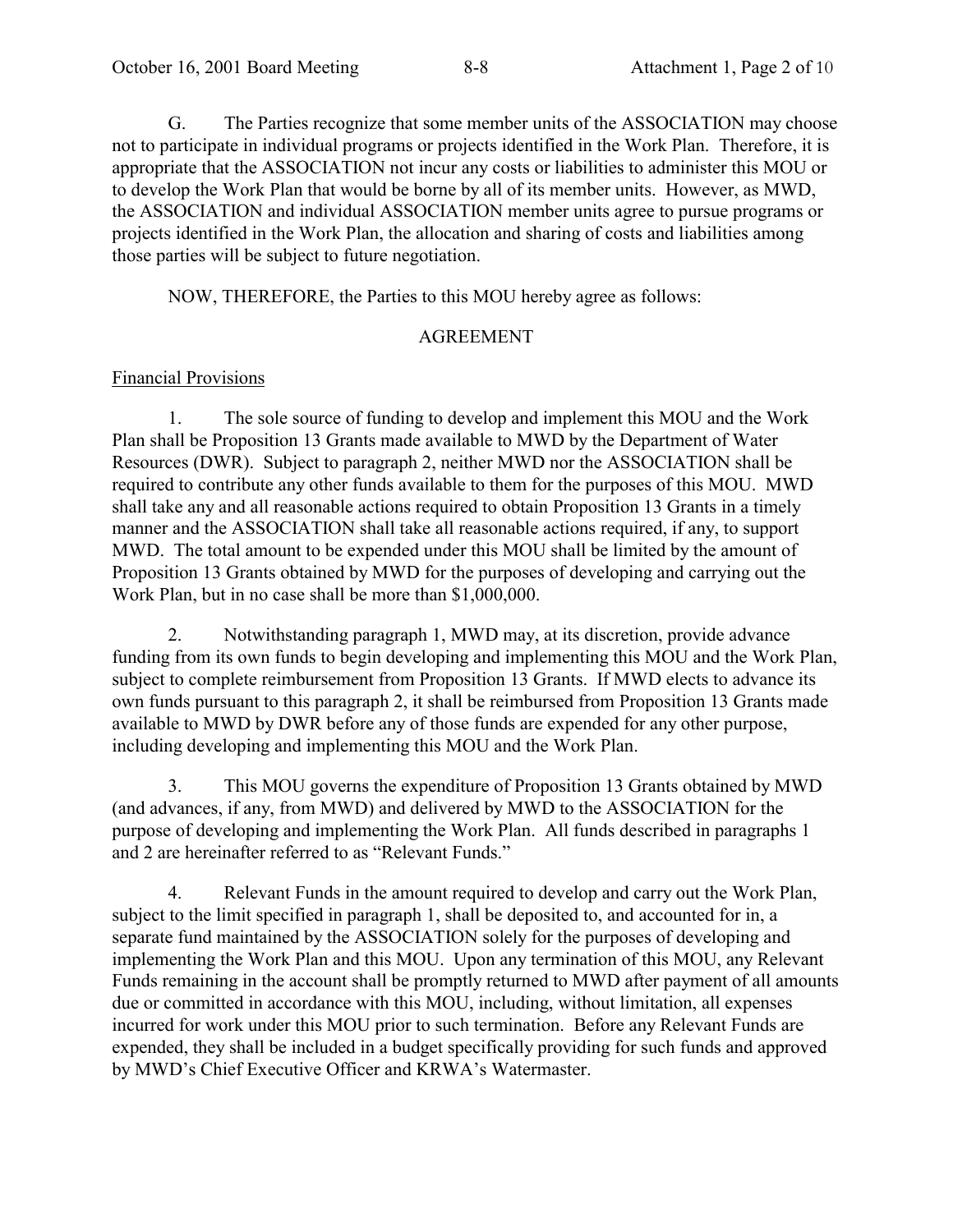5. The Technical Coordinators designated pursuant to paragraph 8(b) shall review and approve invoices for, and authorize payment of, Relevant Funds. Each month a list of all Work Plan expenditures will be compiled and presented to the Technical Coordinators for approval. The Technical Coordinators shall initial the invoices or otherwise provide written authorization approving the invoice.

6. MWD and the ASSOCIATION shall jointly develop and manage a budget for the expenditure of Relevant Funds; however, ASSOCIATION staff shall have day-to-day administrative responsibility for maintaining the budget. Each party shall receive a statement of receipts, expenditures, budget comparisons and balances of Relevant Funds no less frequently than once a month.

7. (a) The Parties intend that they will jointly select and manage the consultants to develop and implement the Work Plan. Accordingly, written approval of both MWD and the ASSOCIATION shall be required to retain or hire consultants who are compensated with Relevant Funds. Written approval of both MWD and the ASSOCIATION shall be required to dismiss such consultants or to change the terms of such consultants' contractual arrangement.

(b) Consistent with Recital G, the ASSOCIATION will receive Relevant Funds to pay for the reasonable costs of their staff and consultants incurred in the administration of this MOU and in development and implementation of the Work Plan. However, before any such funds are authorized, they shall be requested in a budget specifically providing for such funds and approved by the Technical Coordinators. Before any funds are expended for these purposes, they shall be supported by detailed, itemized statements of cost for salary, hourly fees, out-of-pocket expenses or any other costs, and approved by the Technical Coordinators.

### Management of Consultant Contracts

8. The ASSOCIATION and MWD will jointly develop the Work Plan, but have decided that the ASSOCIATION alone should sign the contracts with the consultants who will develop and implement the Work Plan. Nevertheless, the ASSOCIATION and MWD wish to ensure that, as between themselves, certain rights and risks under those contracts are shared equally between them. Therefore,

(a) The ASSOCIATION and MWD shall jointly make all decisions concerning the conduct of the tasks in the Work Plan and shall fully and completely share data, documents, and all other materials generated by the Work Plan. All written directions to the consultants performing Work Plan tasks must receive the written approval of both the ASSOCIATION and MWD before being submitted to the consultants. As provided in paragraph 7 above, MWD's written approval is required before the ASSOCIATION may enter into contracts for Work Plan tasks. As also provided in paragraph 7 above, written approval of both the ASSOCIATION and MWD shall be required to dismiss a consultant performing any portion of the Work Plan or to change the terms of such consultant's contractual arrangements.

(b) Each Party shall designate a Technical Coordinator who shall be responsible for day-to-day management, facilitation and implementation of the consultant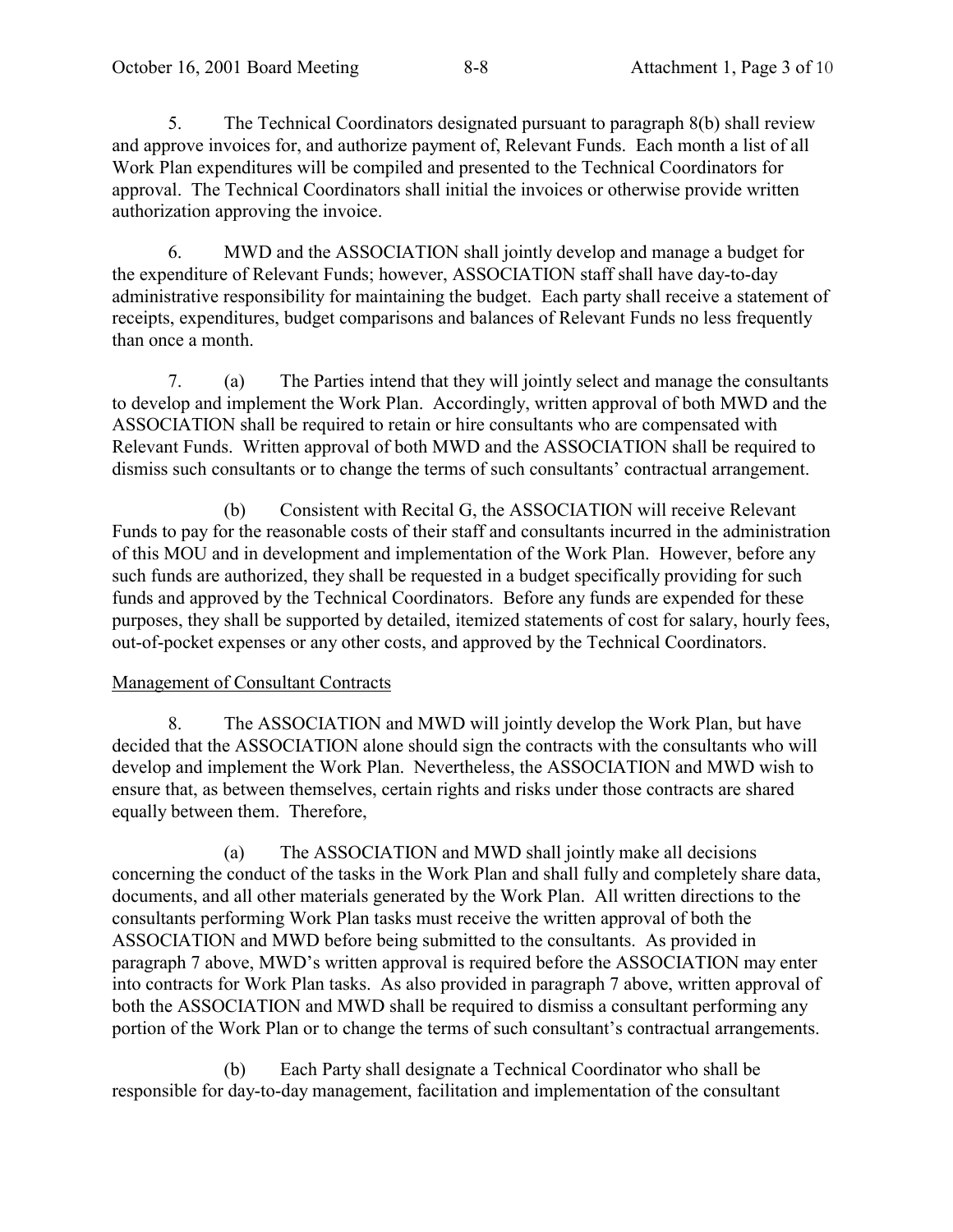agreements and the Work Plan tasks. The Technical Coordinators shall take all actions necessary to facilitate prompt and effective implementation of the Work Plan, including, for example, approving invoices for payment of Relevant Funds; review and collection of the Parties comments on consultants' work product; managing day-to-day communication with consultants; and recommending appropriate actions with respect to implementation of the consultant agreements and the Work Plan. MWD and the ASSOCIATION shall notify the other in writing of the appointment or change in appointment of its respective Technical Coordinator. All decisions of the Technical Coordinators shall be by consensus.

(c) The ASSOCIATION and MWD shall each be equally entitled to all work product prepared by the consultant(s) related to the Work Plan or this MOU, and to use the work product for any purposes not adverse to the other Party, so long as the use is otherwise consistent with the Principles and this MOU.

### Liability

9. MWD and the ASSOCIATION will cooperate in reducing, to the greatest extent practicable, the risk from claims arising as the result of the Work Plan. However, consistent with Recital G, in the event of claims by third parties relating to the Work Plan, MWD will defend, indemnify and hold the ASSOCIATION and its member units, and their respective directors, officers, agents, employees and volunteers, harmless from and against all losses, demands and causes of action asserted by third parties relating to the Work Plan (collectively, "claims"), and shall assume responsibility for payment of any settlement, judgment, costs and attorneys' fees arising therefrom, except to the extent they arise as the proximate result of an act or omission (including without limitation negligence or misconduct) of the ASSOCIATION, one of its member units, or a party under their sole control. The provisions of this paragraph 9 shall govern claims arising in connection with the Work Plan only, and the Parties hereby leave to future negotiation the allocation of liability, if any, relating to their activities in connection with the Work Plan following the completion of the Work Plan.

### General Provisions

10. The ASSOCIATION and MWD agree not to execute any contracts for purposes of conducting any portion of the Work Plan unless the contracting party has (a) obtained workers<sup>7</sup> compensation and liability insurance in an amount satisfactory to the ASSOCIATION and MWD, and (b) provided the ASSOCIATION and MWD (to their satisfaction) with appropriate indemnification.

11. Each person who executes this MOU represents and warrants to each party hereto that he or she has the authority to do so.

12. This MOU may be amended or modified only by a written agreement signed by each of the Parties. No oral amendment or modification of this MOU shall be enforceable even if such oral amendment or modification is claimed to be supported by new consideration therefor.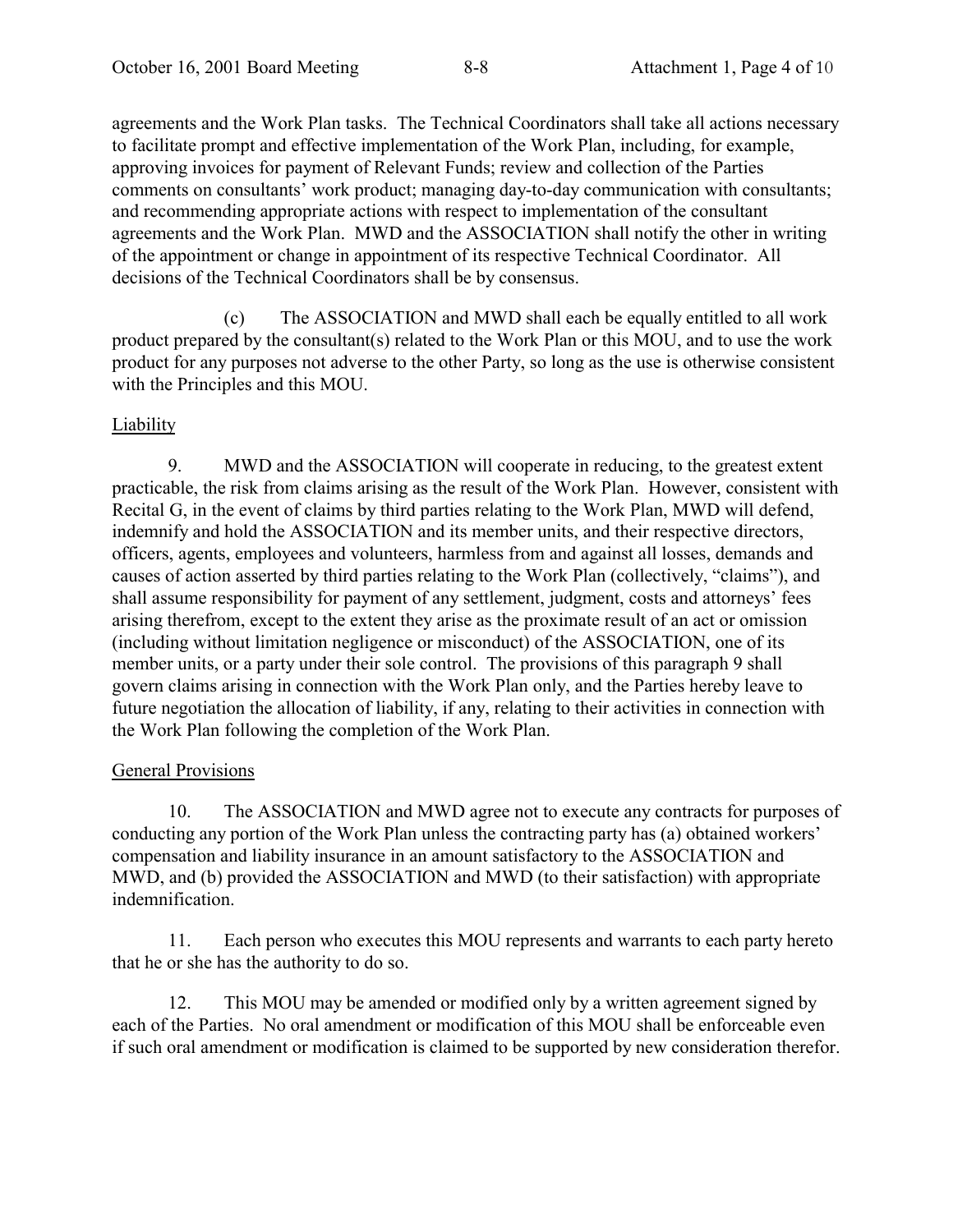13. In entering into this MOU, the Parties represent that they have each been represented by counsel who are the attorneys of their own choice in the negotiation and drafting of this MOU. Accordingly, this MOU shall not be strictly construed against any party, and the rule of construction of contracts resolving any ambiguities against the drafting party shall be inapplicable. The Parties further represent and warrant that the terms of this MOU have been completely read and explained to them by their attorneys and that those terms are fully understood and voluntarily accepted by them.

14. This MOU shall inure to the benefit of and bind the successors of the Parties thereto.

15. This MOU may be executed in any number of counterparts, each of which shall be deemed to be an original, and all of which together shall be deemed to be one and the same instrument.

16. This MOU may not be assigned, in whole or in part, by either of the Parties without the express written consent of the other party, which consent may be withheld by such other party in its sole and absolute discretion.

17. Nothing in this MOU shall be deemed or construed by any person to create the relationship of principal and agent, or of limited or general partnership, or of joint venture, or of any other association between or among the Parties.

18. Each party shall, as often as reasonably requested, execute, acknowledge and deliver, or cause to be executed, acknowledged and delivered, such further documents and instruments as may be necessary to carry out the intent and purpose of this MOU.

19. This MOU shall be governed by, and construed and enforced in accordance with, the laws of the State of California.

20. This MOU shall be effective on October 17, 2001 and shall remain in effect until the Work Plan tasks are completed to the satisfaction of the Parties and payment has been made to the consultant(s); provided that upon termination of the Principles, this MOU shall terminate. Notwithstanding the foregoing, the provisions of paragraphs 2, 4, 8(c) and 9 shall survive any termination of this MOU.

The Metropolitan Water District of Southern California

Kings River Water Association

Ronald R. Gastelum Chief Executive Officer Tim O'Halloran Watermaster

Date Date Date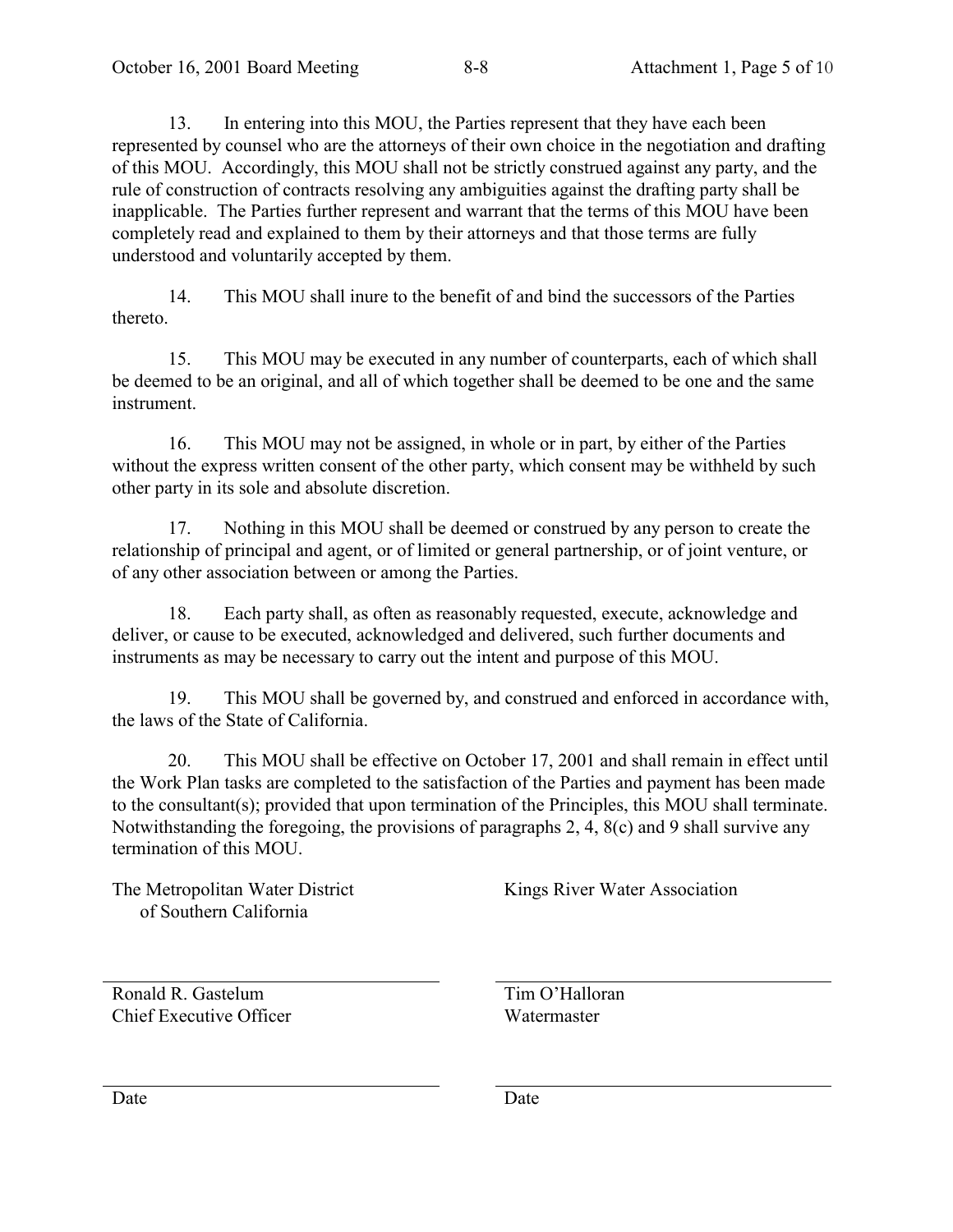# **ATTACHMENT A**

# **PRINCIPLES REGARDING PROPOSED COOPERATIVE WATER MANAGEMENT ACTIVITIES BETWEEN THE KINGS RIVER WATER ASSOCIATION, ON BEHALF OF ITS MEMBER UNITS, AND THE METROPOLITAN WATER DISTRICT OF SOUTHERN CALIFORNIA**

#### **MUTUAL GOALS**

The attached Principles are agreed to in furtherance of developing cooperative water management activities (Activities) between the Kings River Water Association (Association), on behalf of its member units, and the Metropolitan Water District of Southern California (Metropolitan) that will enhance and optimize their respective water supplies and water management capabilities. These mutually advantageous Activities will explore water management opportunities utilizing Kings River water (perhaps in combination with other water sources) that have both short- and long-term benefits and address water supply and water quality management issues. Activities may include, but are not necessarily limited to: sharing information; preparing feasibility studies; conducting modeling and technical analyses; implementing pilot projects; and designing and constructing water management facilities. The Activities will be pursued in an open process with full participation of interested parties.

Metropolitan's primary interest in pursuing the Activities is to develop water management programs, including water quality exchanges, with the Association and/or the Association's member units, that could result in a net improvement to the quality of water supplies Metropolitan receives via the California Aqueduct. The Association's primary interest in pursuing the Activities is to develop infrastructure improvements and/or programs that will improve surface water and groundwater supply reliability and affordability for its member units, and will permit enhanced water management capabilities.

Nothing herein reduces the importance of pursuing improvements to water conveyance facilities or other improvements in the Sacramento-San Joaquin River Delta (Delta) that will improve the reliability of water supplies exported from the Delta and will provide higher quality water for Delta exporters. Similarly, nothing herein reduces the importance of pursuing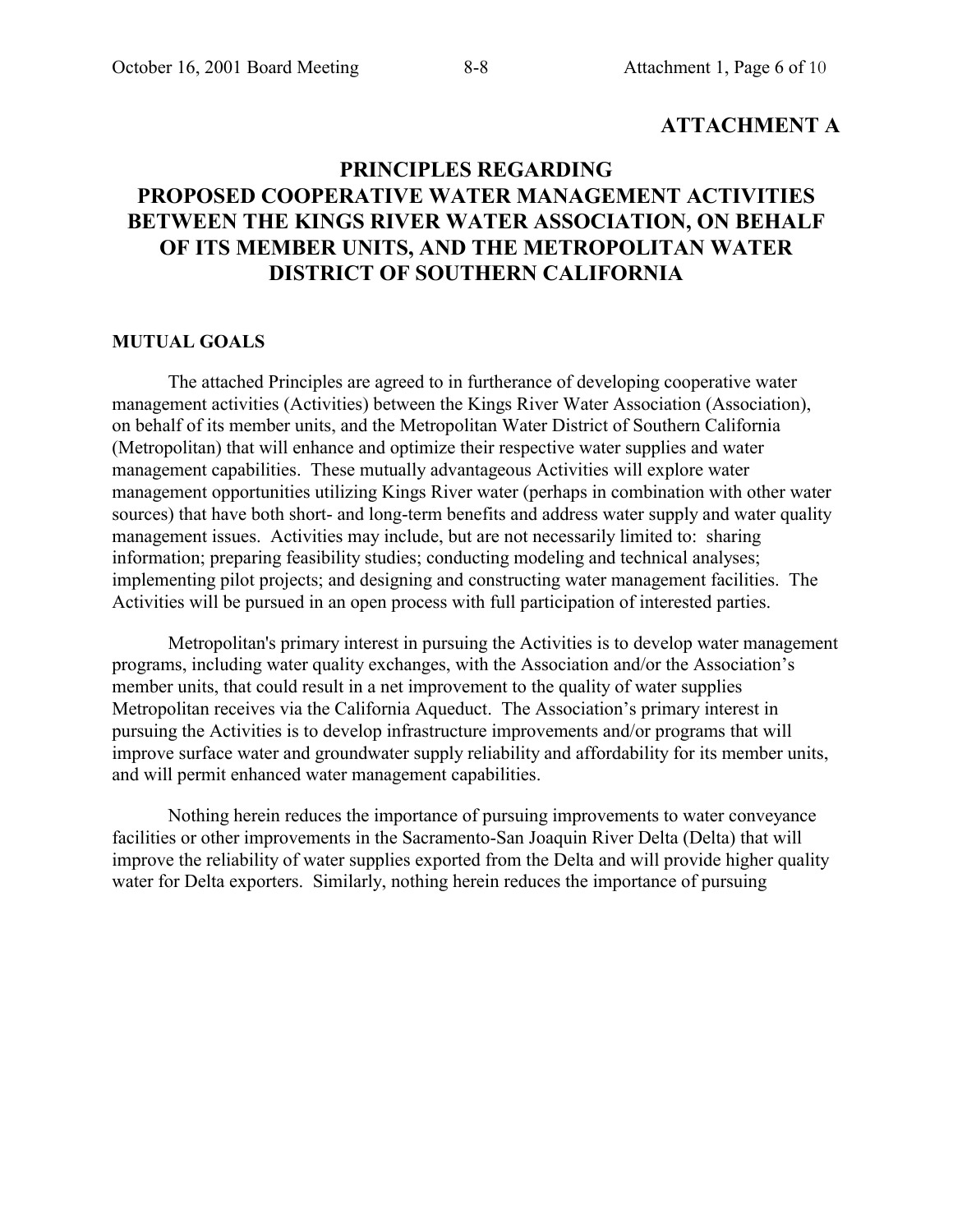improvements to water storage and conveyance facilities or other improvements on the Kings River that will improve the reliability of Kings River water supplies for the benefit of the Association's members and those they serve. Further, it is the intent of both parties for the Activities and programs proposed in connection therewith to be consistent with, and to facilitate activities under, the Kings River Fisheries Management Program and the associated Framework Agreement adopted May 28, 1999.

By: By:

Tim O'Halloran Watermaster Kings River Water Association

Ronald R. Gastelum Chief Executive Officer Metropolitan Water District of Southern California

Date: Date: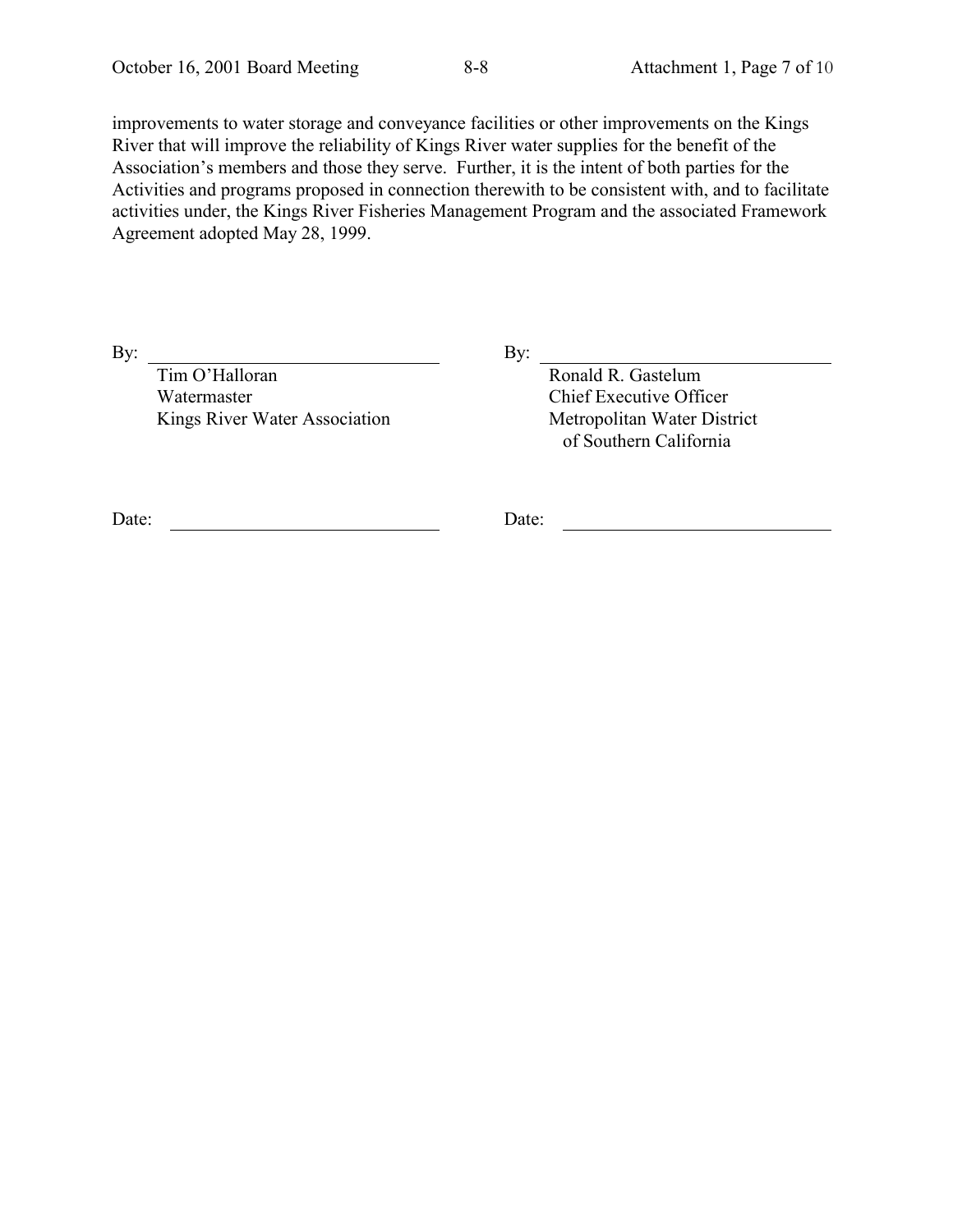# **PRINCIPLES**

- 1. The Activities will be consistent with the "Principles Governing Flood Water" Arrangements Between the Kings River Water Association and Parties Outside the Kings River Service Area," approved by the Kings River Water Association's Executive Committee on March 21, 2000 (Attachment).
- 2. The Activities will enhance water management capabilities of the Association, its member units and Metropolitan.
- 3. The Activities will be consistent with the "Kings River Fisheries Management" Program" and the associated "Framework Agreement," adopted May 28, 1999, as it may be amended from time to time. Whenever feasible, the Activities will enhance or supplement that Program.
- 4. The Activities may include exploration, evaluation, and development of infrastructure improvements and/or programs that will improve surface water and groundwater supply reliability and affordability for the Association's member units and those they serve.
- 5. The Activities may include pursuing water management actions, including exchanges, which provide Metropolitan with water quality improvements at the Edmonston Pumping Plant at a cost acceptable to Metropolitan.
- 6. The Activities will not negatively impact water supply, operations, or financial conditions of the Association, its member units or Metropolitan.
- 7. The Association's participation in the Activities will not restrict the Association or its member units from pursuing water storage and water supply projects involving Kings River water independent of the Activities or with other parties, and will not restrict or affect in any way the operation of the Kings River by the Association and its members as they see fit. Metropolitan, which holds no rights to Kings River water or storage, will not acquire any such rights as a result of the Activities except as expressly agreed to in writing by the Association.
- 8. Any program implemented as a result of the Activities will result in water quality for each Association member unit that is acceptable to that member unit.
- 9. The Activities will be consistent with sustaining long-term groundwater management capabilities for all beneficial uses within the Kings River service area.
- 10. The Activities will be conducted in a manner that will not jeopardize the water rights or contractual water supplies relied upon in order to make water available to the Association's member units or Metropolitan.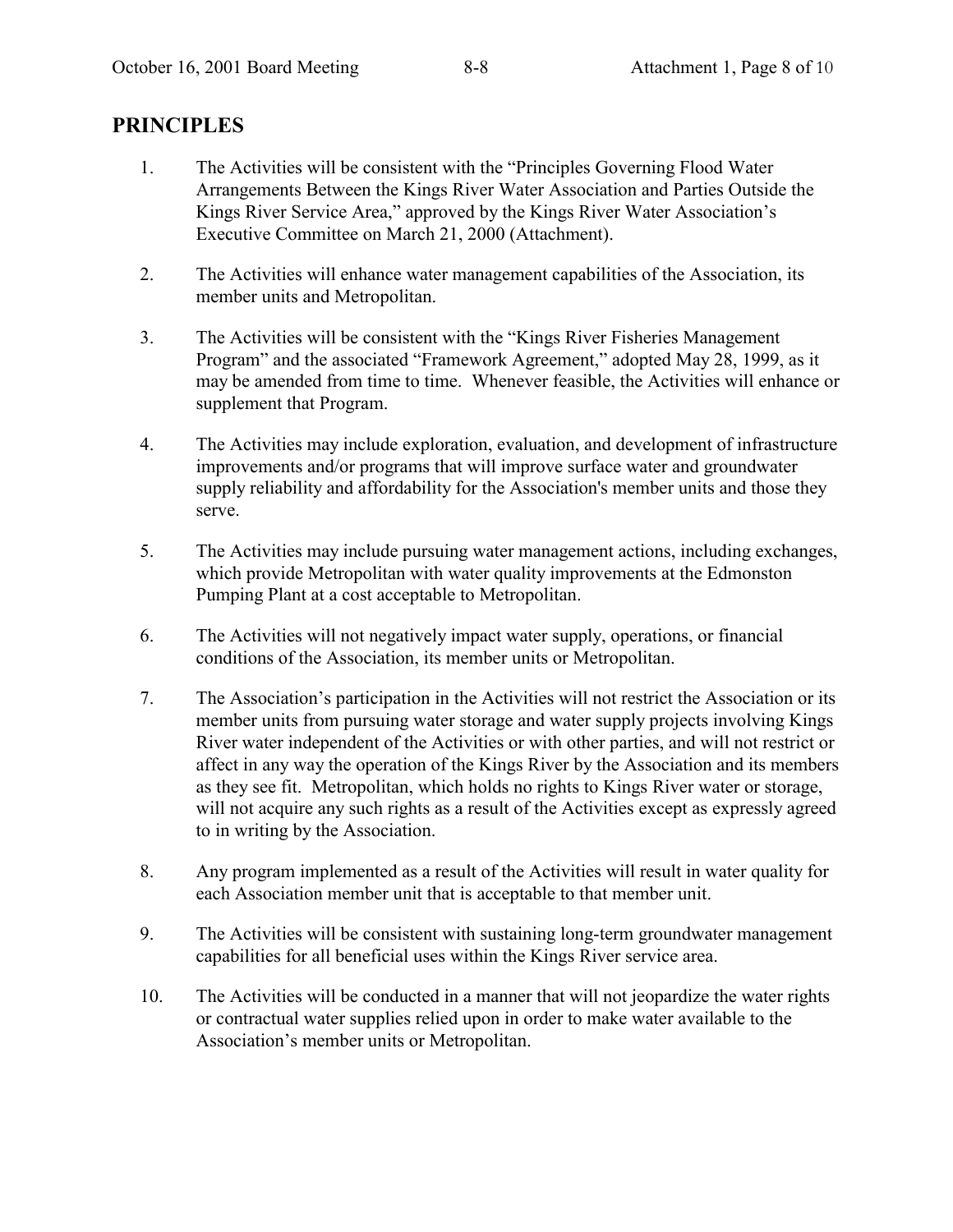- 11. The Activities will not negatively impact the availability, quality or costs of existing water supplies to other San Joaquin Valley interests, fully recognizing the water rights and contractual water supplies of the Association, its member units and Metropolitan.
- 12. Metropolitan will coordinate all Activities through the Association, including Activities with individual Association member units or parties claiming rights to Kings River water through Association member units.
- 13. The Association will act as a clearinghouse for all Activities on behalf of its member units including, but not limited to, distributing information relating to any of the Activities received from Metropolitan to its member units.
- 14. The Association acknowledges the existence of a relationship between Metropolitan and the Friant Water Users Authority that is similar to the relationship between Metropolitan and the Association with respect to the Activities. The Activities are not intended to adversely impact or undermine the potential success of the relationship between Metropolitan and the Friant Water Users Authority.
- 15. Metropolitan will assume all risks associated with its State Water Project supplies delivered from the Sacramento-San Joaquin Delta including, without limitation, any shortages that may occur.
- 16. The Association and Metropolitan have the right to terminate the Activities and their relationship with respect thereto at any time until such time as the parties enter into a long-term contract. Upon any such termination, neither the Association nor Metropolitan will assert any obligation of the other under these Principles.
- 17. The Activities will be developed and carried out in an open process that provides for public participation of all interested parties.
- 18. All Activities will be by consensus of the parties and selected based on criteria to be developed by the parties that will include economic considerations, ability to proceed in a timely manner, and any other factors that might contribute to an activity's feasibility. Neither party will have the right to bind the other without the other's express written consent.
- 19. These Principles establish a set of voluntary parameters by which the parties intend to conduct themselves in connection with the Activities. These Principles do not create a binding agreement between the parties.